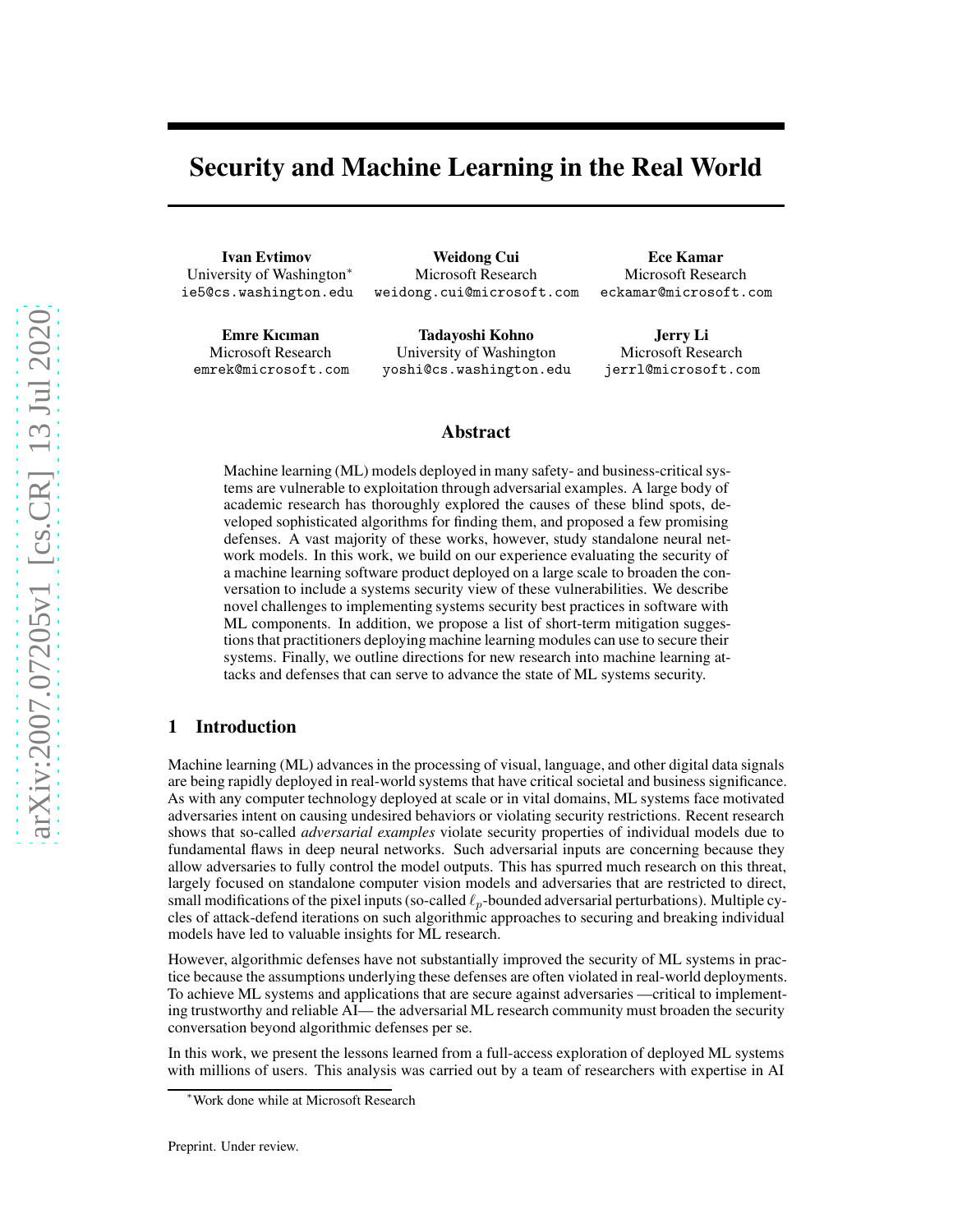safety and robustness, ML theory, large-scale systems reliability, and systems security. Based on this experience, we believe that research on robust and secure AI must expand its focus to address the real-world problems that present themselves in practice. While we do not believe those recommendations are exhaustive, we believe they would benefit other researchers in pursuing more secure ML systems. We organize our observations and recommendations along two axes.

Rethinking Adversarial ML Research Through the Lens of Systems Security First, we join a growing chorus of academic work [\(Sharif et al. \[2016\]](#page-10-0), [Athalye et al.](#page-8-0) [\[2017\]](#page-8-0), [Eykholt et al.](#page-9-0) [\[2018\]](#page-9-0), [Gilmer et al. \[2018](#page-9-1)]) in observing that adversarial examples of the kind most commonly studied in the literature are not a significant concern for real-world deployments. Most relevant adversaries are incapable of introducing small-magnitude modifications in model inputs, nor can they be restricted to making only these modifications, as most published work assumes. Therefore, all known defenses, broken or stable, do not provide guarantees against the attacks most likely to be mounted in deployed systems.

Rather, the design of secure machine learning systems should be directly thought of as a systems security question. Systems security—the study of how to secure the behavior of complex software systems against malicious attacks—has developed a set of principles that are now commonly used to build secure systems with some insecure components. When viewed from the lens of systems security first principles, we see that many of the important technical questions drastically change. In Section [3,](#page-2-0) we describe how this reframing leads us to consider issues including end-to-end ML security, robust input modalities, and adaptive defenses.

Retooling Systems Security for Adversarial Machine Learning Second, while adversarial machine learning can learn much from systems security principles, we find that many current practices are difficult to implement, or simply incompatible with state-of-the-art machine learning. For example, even basic countermeasures such as checking for invalid inputs to a system and updating software to patch security problems encounter significant challenges in the context of modern ML methods.

The field of adversarial machine learning must resolve these issues. In some cases, this requires retooling security practices to be relevant to AI-driven software; in others, our basic understanding of machine learning must be advanced. In Section [4,](#page-5-0) we describe a number of ways in which current practices for securing AI either fall short of or are at odds with well-established security principles. We also discuss short-term mitigations to these issues and outline where fundamental advances in research are needed to bridge the gap.

# 2 Background

A wide array of work has explored the security of machine learning algorithms over the past several years. We can divide the research most relevant to this paper's focus into two categories: attack and defense research on individual models and high-level research seeking to systematize and critique the trends in the previous category.

## 2.1 Algorithmic Attacks and Defenses

Machine learning models have long been studied as subjects of adversarial pressure [\[Dalvi et al.,](#page-9-2) [2004,](#page-9-2) [Lowd and Meek, 2005a](#page-9-3)[,b\]](#page-9-4). This paper concentrates on deep learning models since the important advances they enable in computer vision, natural language processing, and other fields are being widely deployed in real systems facing adversarial pressure. The academic study of "adversarial examples" against neural networks traces its origin to [Szegedy et al. \[2013\]](#page-10-1), which observed that minor perturbations to the inputs of vision models can shift their outputs in unexpectedly major ways. Since then, many researchers have found new ways to generate adversarial inputs and make models resistant to such blind spots. Most notably, [Carlini and Wagner \[2017b\]](#page-9-5) developed a gradient-based optimization method that defeated state-of-the-art defenses proposed at the time and has served as the basis for developing many attack algorithms. This led to the establishment of a "standard" threat model for neural networks that is widely deployed in the ML literature. Namely, most research considers a network to be "robust" if it can be guaranteed – empirically or theoretically – that a certain percentage of adversarially modified test set members are correctly classified.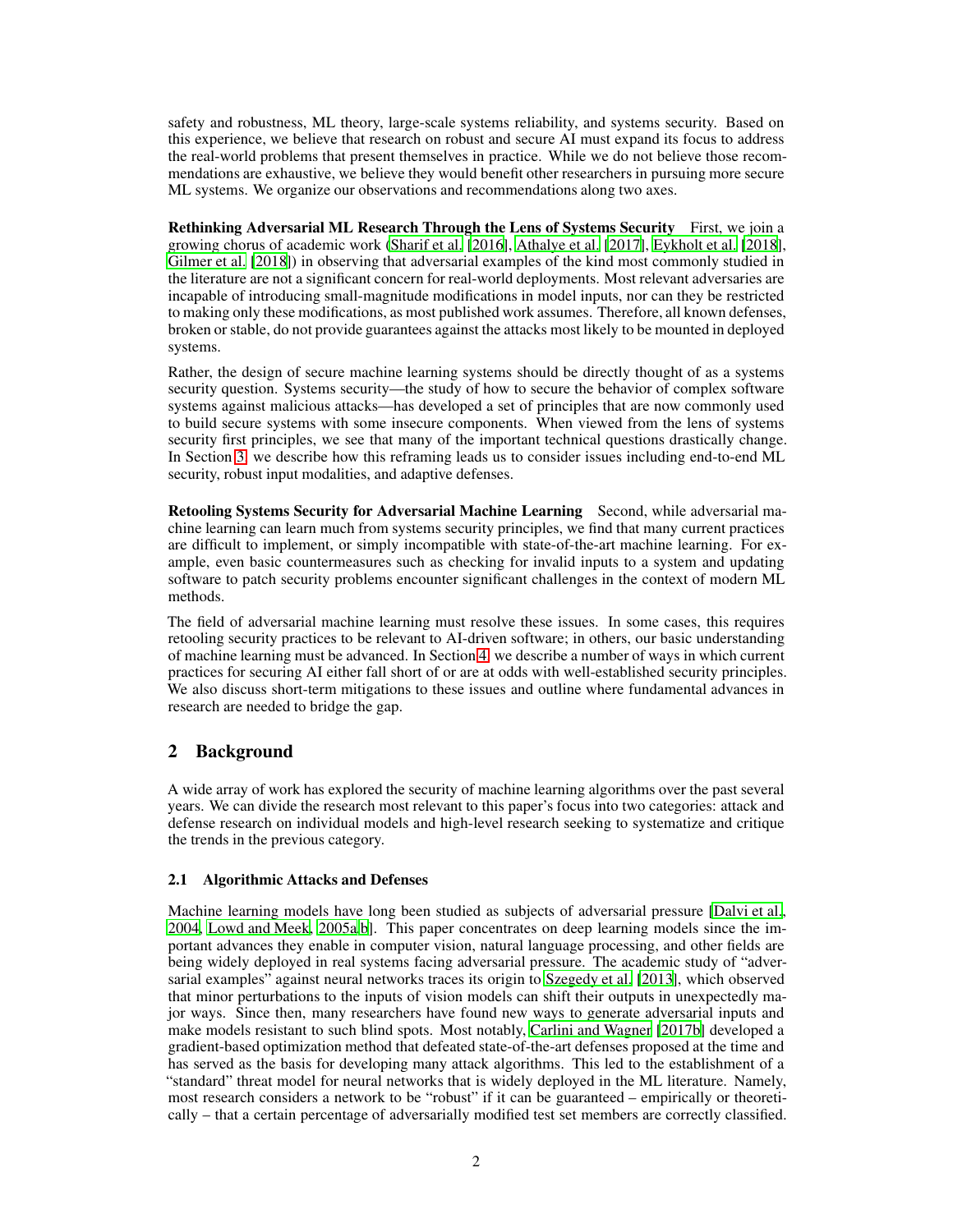These adversarial modifications must be within an  $\epsilon$  distance (usually an  $\ell_p$  norm of some sort) of the original, clean examples. This metric is known as *robust accuracy*. Within the bounds of this model, promising approaches to making neural networks more robust have been proposed, such as [Madry et al. \[2017](#page-9-6)], [Lecuyer et al.](#page-9-7) [\[2019\]](#page-9-7), and [Wong and Kolter](#page-10-2) [\[2017\]](#page-10-2).

Nevertheless, it remains unclear how this threat model applies in real deployments of vision models or to ML models used in other domains. Some research moves closer to answering this question. [Sharif et al.](#page-10-0) [\[2016\]](#page-10-0) demonstrate that physical objects (e.g., glasses frames) can be designed adversarially to mislead face recognition models; [Eykholt et al.](#page-9-0) [\[2018\]](#page-9-0) show that adversarially crafted stickers can cause errors in road sign and image recognition models; and [Cao et al. \[2019\]](#page-8-1) demonstrate that depth-based networks operating on LiDAR data are also vulnerable. Beyond images, [Carlini and Wagner \[2018\]](#page-9-8) craft adversarial sounds that mislead speech transcription models, and [Gleave et al. \[2019\]](#page-9-9) show that even the input state space of reinforcement learning algorithms can be adversarially modified to tamper with their operation.

All this work illuminates what is possible under different assumptions of adversarial power and has produced fundamental advances that take us closer to secure models. We offer a new perspective based on our experience evaluating the security of deployed end-to-end systems incorporating deep learning. We find that generating adversarial examples is not the only method available to attackers. In fact, much more unsophisticated attacks are currently more probable and just as hard to defend against. This realization poses both new challenges that have not yet been considered in the literature and presents under-researched opportunities to reason about security at the system level.

#### 2.2 Security and Machine Learning

In another category of related work, researchers have stepped back to evaluate the threat models and assumptions of the attacks and defense literature. Before the emergence of deep learning models and adversarial examples, [Barreno et al.](#page-8-2) [\[2010\]](#page-8-2) studied how machine learning and security interact. [Papernot et al. \[2018](#page-9-10)] first systemized the literature on security and privacy as it relates to deep learning. This was later extended by [Papernot](#page-9-11) [\[2018\]](#page-9-11), who applied the 10 security principles of [Saltzer and Schroeder](#page-10-3) [\[1975\]](#page-10-3) to highlight how machine learning violates them. While some of our findings overlap, we observe a new set of challenges that have not yet been discussed.

One work that takes a similar approach to ours but applies principles of software engineering instead of security is [Sculley et al. \[2014\]](#page-10-4). The authors observe that ML violates typical notions of software isolation, introduces costly data dependencies, and encourages the creation of "spaghetti" code. Some of these observations also apply to the security of machine learning systems, as we highlight below.

Finally, [Gilmer et al.](#page-9-1) [\[2018\]](#page-9-1) consider what the correct threat model for studying adversarial examples should be. The authors critique the "perturbation literature" – the set of works studying attacks and defenses bounded by  $L_p$  norms – and find that most motivating scenarios for this work do not apply directly to the setting that is being studied. They find that no realistic scenario requires imperceptible adversarial examples and that less sophisticated attacks exist for many others. Our experience with evaluating the security of a deployed system incorporating deep neural networks confirms this observation. Adversarial inputs are not limited to adversarial examples. The challenges we highlight are not limited to adversarial patches, and the solutions we suggest apply more broadly. We concretize solutions and expand on them in greater detail than [Gilmer et al. \[2018](#page-9-1)].

# <span id="page-2-0"></span>3 Adversarial Machine Learning Through the Lens of Systems Security

We propose focusing the design of robust real-world ML using systems security questions. While not a perfect success story, systems security research has managed to decrease the risk of threats to traditional software using a robust toolbox of security best practices. Based on our direct experiences with our industry's ML systems at scale, two "first principles" considerations from systems security can aid us in adding a new focus to adversarial machine learning research:

Threat modeling The first step to increasing the security of any system is developing a threat model and AI systems are no exception. While there is no single unified approach to threat modeling and risk management in the computer security field, the process often involves carefully thinking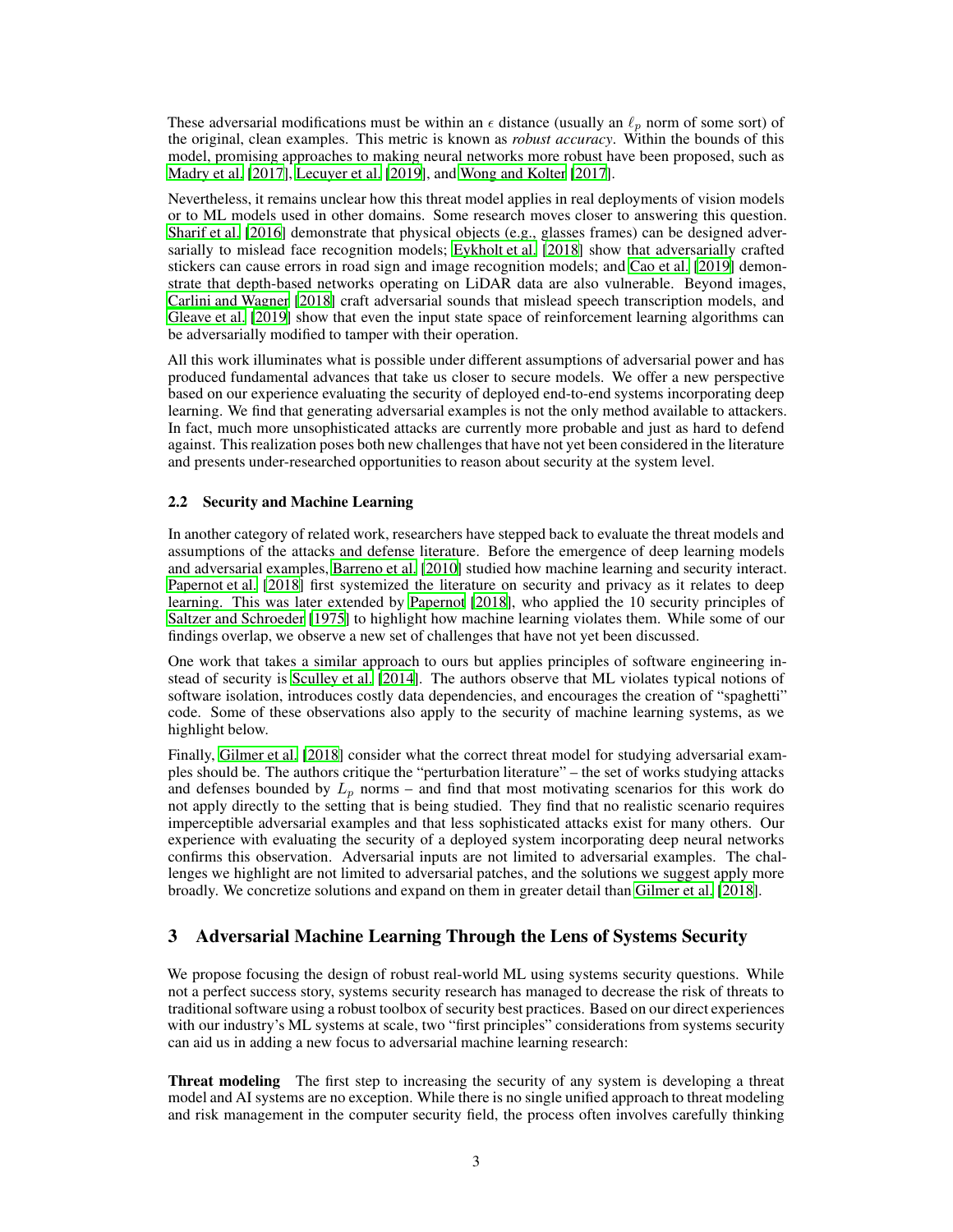through who might want to abuse the system, what capabilities they have, how they might be able to do it, and what the overall risk of the exploit is. This process informs designers and engineers where defense efforts should be focused and what compromises can be anticipated. In the discussion that follows, we consider how threat modeling machine learning systems can be better informed.

Work factor analysis The goal of systems security is in most cases, not to perfectly secure the system, as this is usually impossible. Rather, it is to introduce as many barriers to an adversary as possible. If the resources necessary to attack the system become sufficiently high, it becomes disadvantageous for the adversary to attempt to exploit any weaknesses in the system. In the seminal paper of [Saltzer and Schroeder \[1975\]](#page-10-3), this is codified as the principle of *work factor.* Similarly, when designing defenses for robust machine learning, the goal should be to make it as costly as possible for an attacker to maliciously change the behavior of our system, with any attack. More specifically, ML systems should be designed so that attackers must commit a disproportionately large effort to overcome a small defensive effort. This perspective borrowed from systems security yields a number of concrete suggestions to designers of secure ML systems.

In the remainder of this section, we describe the implications of threat modeling and work factor analysis on robust ML and short-term mitigations.

#### 3.1 End-to-end ML Security

A machine learning model's interaction with other components in deployed systems can be extremely complex. This increases the potential for subtle security flaws but also presents additional possible barriers to adversaries. We propose focusing more attention on these two issues.

First, threat models should consider system-level interactions. Most existing studies of attacks on machine learning consider a single model in isolation and demonstrate that its inputs can be manipulated to shift its predictions according to an adversary's goal. But when a model is part of a bigger system, a multitude of additional security issues present themselves. In developing attacks with full access to the systems in our organization, we found that vulnerabilities were often caused by how programmed logic combined outputs of multiple ML models. These errors are not fixed by simply improving the accuracy of each of the component models. As a concrete example of one issue that we observed, models often act on outputs of other models. If one of them fails to stop the processing of invalid inputs, downstream models will be acting on data outside of their valid operational region. If the inputs are adversarial, this leads to a full system compromise. If inputs are merely out-of-distributions, downstream models and code start behaving in undefined ways. This exposes information about the system and aids adversaries in their search for adversarial inputs. Therefore, a threat model should consider how a failure in one component leads to cascading failures of the system overall.

Second, a work factor analysis of system-level defenses can help to ensure secure behavior even when an individual model may be vulnerable to adversarial examples or other adversarial inputs. Our full-access explorations revealed that adversaries seldom succeed on their first attempt to compromise a system. This was true even when they possessed thorough knowledge of every software component and the model's architecture, parameters, and configuration. This suggests that systems should stop feeding inputs to machine learning models and revealing their responses early on when multiple "wrong" inputs are received. One work that implements such a solution for public cloudbased machine learning APIs is [\[Chen et al.](#page-9-12), [2019\]](#page-9-12). In it, the authors suggest developing a mechanism to detect and block queries meant to estimate the gradient of the model for an attack that only has query access. We believe more research of this nature is needed. It needs to explore both the specific needs and capabilities of other systems (through careful context-specific threat modeling) and how the adversary's work factor scales when such "lockout" defenses are introduced.

#### 3.2 Robust Input Modalities

Another fruitful approach we observed for increasing the security of machine learning models is to generate their inputs in a robust manner that increases the work factor for attacks. While this does not prevent all possible adversarial examples, attackers need to expend many more resources to find adversarial inputs for robust input modalities.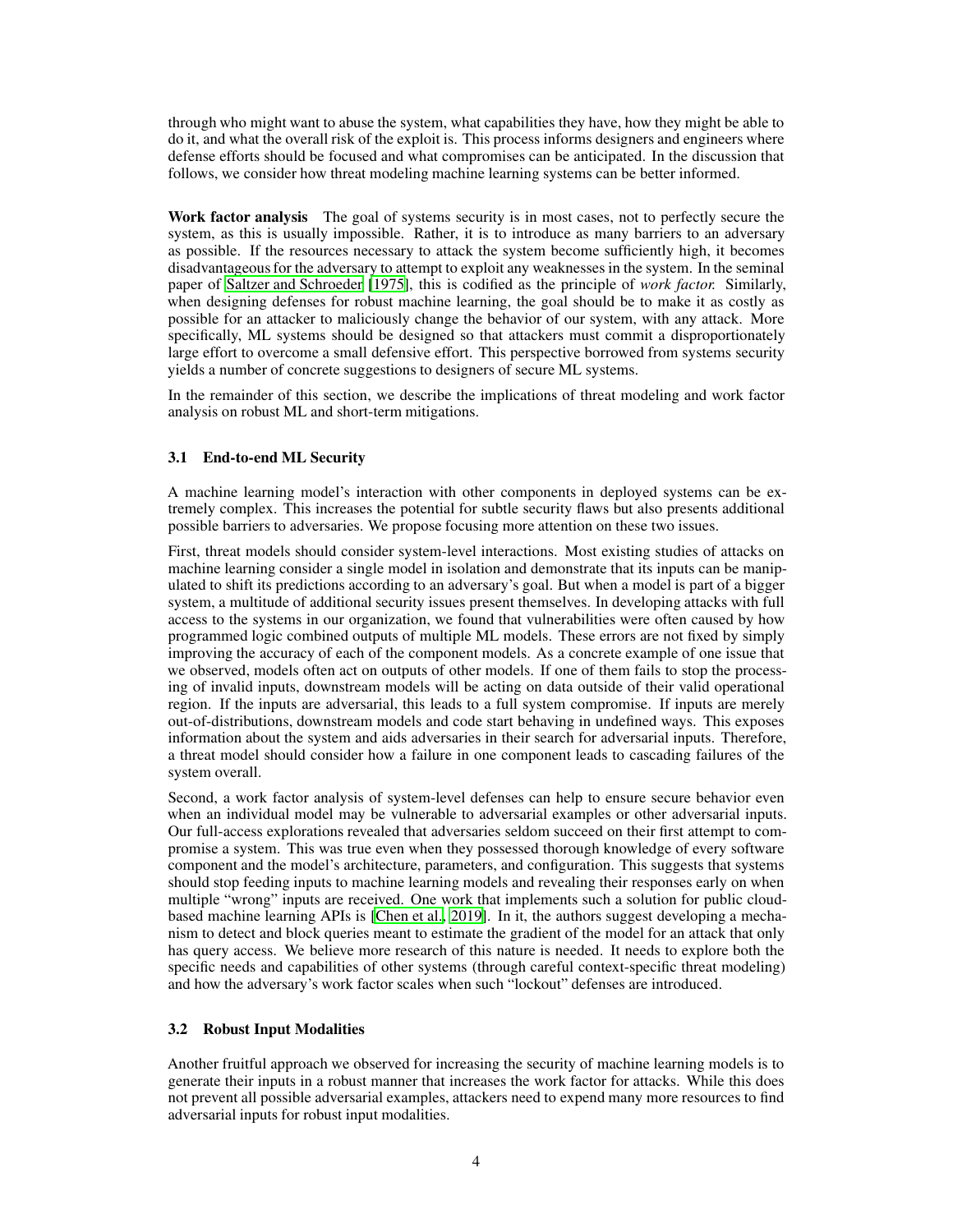First consider cloud machine learning services where adversaries have the ability to directly alter the pixels that are fed to a computer vision model. This capability allows the attacker to outright replace the image with one that does not correspond to the world that is being observed and trivially enables serious compromises. However, in a lot of the systems we observed, adversaries do not have that kind of access and they need to either find ways to project fake objects (as in [\[Nassi et al., 2019](#page-9-13)]) or be more subtle and create physical adversarial objects (as in [\[Sharif et al., 2016,](#page-10-0) [Eykholt et al.,](#page-9-0) [2018,](#page-9-0) [Brown et al.](#page-8-3), [2017\]](#page-8-3)). The relative increase in work factor for attackers is large, even though attacks are still possible. Projections need specific configurations in order to succeed or expensive equipment. Adversarial patches require sophisticated knowledge of both machine learning and the model's internals and parameters. Both of these are much more costly than replacing the raw image input. This line of thought extends further. Work on physical adversarial examples in 3D-based vision systems, such as [\[Cao et al.](#page-8-1), [2019\]](#page-8-1), demonstrates the existence of objects that mislead depthbased vision. However, the objects are both more conspicuous and harder to manufacture. Creating them may not be worth the effort for the adversary's payoffs. Therefore, we suggest that threat models for AI systems should take into account what the attacker stands to gain from an exploit relative to the resources they need to spend to achieve that goal.

In the course of our experiments with vision systems in particular, we observed that physical adversarial examples exhibit temporal instability. When the input to the system is video, the predictions of the neural network model exhibit high variance across frames. In some, the predictions are very close to the adversary's goal. In others, the adversarial property is lost and the adversary's goal is far from being achieved. Therefore, to robustify any systems with video input modality in particular, we suggest using temporal inconsistency as a possible signal of an attack in progress. More generally, combining multiple orthogonal input modalities is likely to increase the effort required to synthesize an adversarial input, and increase the computational burden of the attack as well. A key research direction is to better understand these costs and the trade-offs between the added burden to the ML developer and system versus the added burden for the attacker.

#### 3.3 Adaptive Defenses for Adaptive Adversaries

Some of the most important advances in ML have been driven by common tasks, datasets, and benchmarks. As long as a model exists that can achieve a good enough benchmark on a given data set, we consider the problem solved. This has been very useful in core machine learning research and allows us to track and compare progress over time. It has been so useful that the problem of securing machine learning is often cast as a problem of achieving some level of "robust accuracy." To that end, researchers run competitions [\[Kurakin et al., 2018\]](#page-9-14) where attackers are rewarded for reducing robust accuracy and defenders get points for keeping it high.

There are two problems in applying this approach to developing secure ML systems. First, achieving success through a high performance on a benchmark corresponds to a static threat model, in which the capabilities of the attacker are always fixed. This problem is clearly evidenced by the fact that defenses with high robust accuracy scores have been consistently defeated by adversaries with knowledge of the defense mechanism, as described in [\[Carlini and Wagner](#page-9-5), [2017b](#page-9-5)[,a](#page-8-4), [Athalye et al.,](#page-8-5) [2018,](#page-8-5) [Tramer et al., 2020\]](#page-10-5). Second, robust accuracy in the face of adversarial examples does not capture the full set of adversarial capabilities available to compromise a model. Attackers can find out-of-distribution inputs that do not fit in with the inputs that the model designer imagined. For example, [Nassi et al.](#page-9-13) [\[2019\]](#page-9-13) demonstrates an attack that fools an autonomous vehicle into stopping or veering out of its lane by simply projecting false images of stop signs, pedestrians, and lane markers onto and around a road. Sufficiently realistic projections of light onto the road are enough to cause the vehicle to violate its security guarantees. This can often be fixed when a model is retrained with such novel examples or if a dedicated model is developed to reject them. But adversaries adapt, leading to a whack-a-mole of trying to capture the distribution of ever-changing adversarial inputs.

Indeed, we are not the first to recognize this issue. [Brown et al. \[2018](#page-8-6)] are running a competition with adaptive adversaries and defenses that focuses on "unrestricted adversarial examples"—any image where some unambiguous ground truth diverges from the model's high-confidence predictions. This is a good first step in how the community responds to these threats and we encourage more research in this space so that blind spots in popular models can be thoroughly explored. An important research challenge is the automation of such exploration. Threat modeling  $\ell_p$ -norm adversarial examples has been made much easier by a well-studied set of algorithms for generating them. We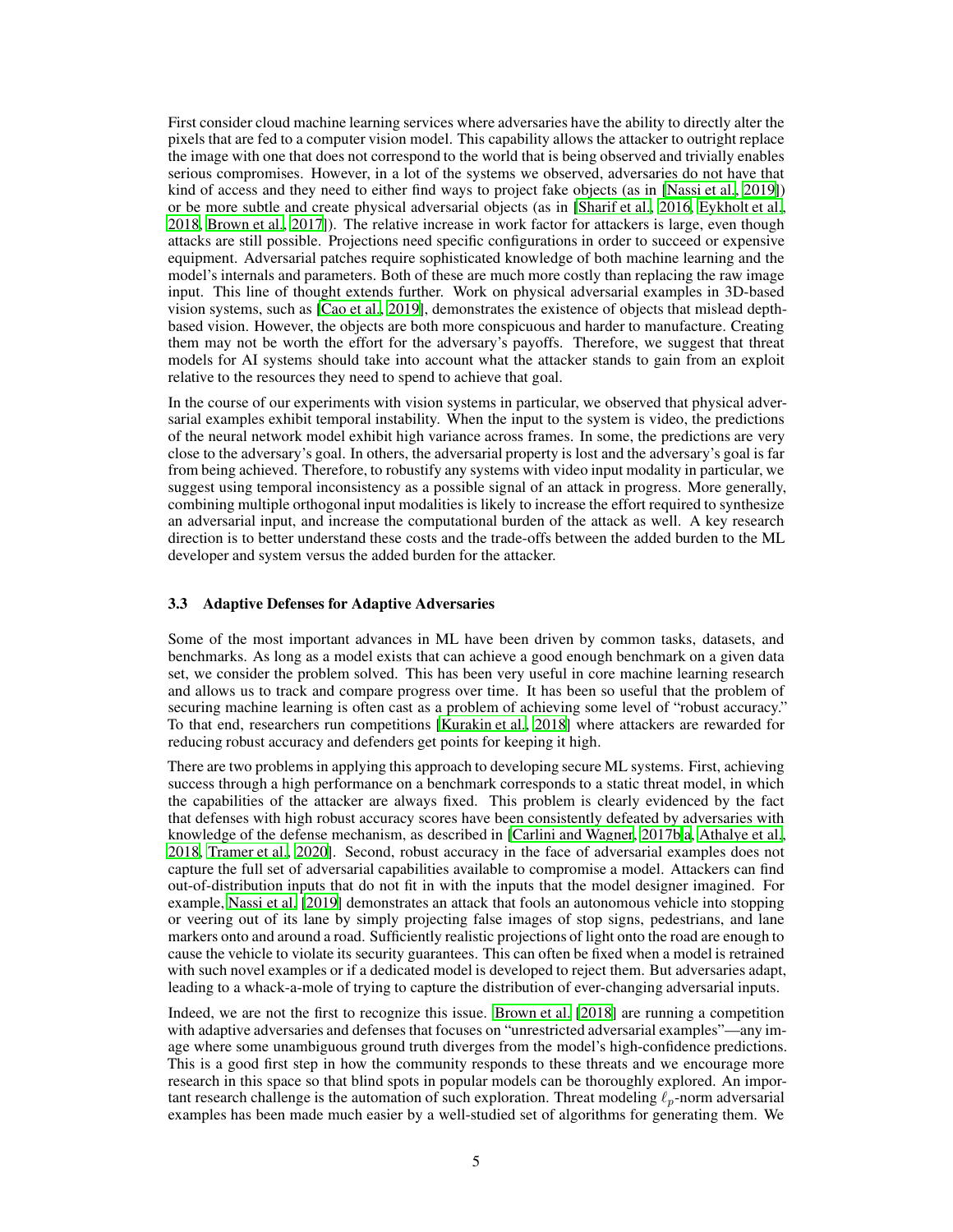challenge the community to explore how new methods, such as simulations or game theory, might help in programmatic exploration and reasoning about adaptive adversarial inputs.

#### <span id="page-5-0"></span>4 Retooling Systems Security for Adversarial Machine Learning

Securing machine learning is a challenging endeavor for two reasons. First, ML is fundamentally solving a statistical task. This introduces inherent uncertainty into the input/output behavior of any non-trivial algorithm. This makes it hard for a defender to have high confidence in evaluating the behavior of ML solutions; is the algorithm simply encountering novel, but real, phenomena, or is it being attacked? Second, current ML models are very complex and their behaviors are often hard to interpret. This lack of insight into their inner workings makes it hard to control these models, resulting in potentially adversarial phenomena like adversarial perturbations.

These challenges are in many ways not unique to ML. Modern systems security research deals with subtle, non-deterministic bugs and large, hard-to-interpret code bases as well. Because the challenges are similar, we believe the goal of secure ML can be helped by an expansion of the focus of systems security research. In this section, we describe 4 security best practices, what worked well in applying them for ML systems, and where more research is needed to ensure they function well for ML models. We do not claim to be exhaustive, but the areas we describe below improved the security of ML systems in our explorations.

#### 4.1 Sanitization of Inputs

Input sanitization is an important security best practice that identifies invalid inputs that may cause security issues and ensures they are either not processed or stripped of elements that may trigger a flaw. For instance, in programming languages that allow direct modification of memory, programmers add checks for inputs that may overflow available buffers and reject them if necessary. In web applications, form input is stripped of certain characters before being fed into the database engine in order to prevent SQL injection attacks. Systems with machine learning components should apply similar techniques. For example, an autonomous vehicle vision module should not consider painted, printed, or projected images of road signs as real objects to be classified. For a secure voice command system, a synthesized or recorded voice should be rejected before commands are acted upon. Similarly, adversarial inputs that are deliberately created to mislead neural networks (e.g., adversarial stickers or patches like the toaster patch from [Brown et al. \[2017\]](#page-8-3)) should be considered invalid inputs. Thus, in a real system, processing of these kinds of inputs should be stopped or ignored in order to ensure secure execution.

Unfortunately, solutions to this challenge have received less attention in the research literature. As a result, we found that methods for ensuring only valid inputs reach machine learning models are less robust and more ad-hoc than the models themselves. A key challenge is that input validity itself is ill-defined for many systems and applications. For many use cases, no simple heuristics exist to reject invalid inputs, or to identify safe behavior or response in the face of an invalid input.

Even when input validity is well-defined, ML models for sanitizing inputs are brittle and unreliable. This is partially a problem of datasets. Consider computer vision. Large, labeled datasets exist for a diverse set of tasks, such as image classification and object detection. However, none of these labels printed or projected objects distinctly from "naturally occurring" ones. Thus, it is to be expected that object detectors detect both printed and projected objects as well as real ones. Similarly, in audio transcription, the benchmark dataset for detecting spoofed recordings contains only 18,000 utterances [\[Kinnunen et al., 2017\]](#page-9-15), as compared to over 65,000 utterances in the transcription task dataset [\[Warden, 2018](#page-10-6)]. This indicates that datasets with adversarial inputs may be too small to solve the task well with any model. Adversaries can draw on a much larger space of possibly adversarial inputs than those that are captured in the data. To remedy this, we call for the creation of larger and more diverse input sanitization datasets that are continuously updated with new adversarial behavior.

However, even if good datasets existed, the models trained on them are also likely to be vulnerable to adversarial examples. Thus, we believe more research is needed in this area. A primary question to answer is whether adversarial examples and adversarial physical objects can be created that fool sanitization models as well. More importantly, research should seek to understand if one can generate inputs that are adversarial to both kinds of models at the same time. A related question is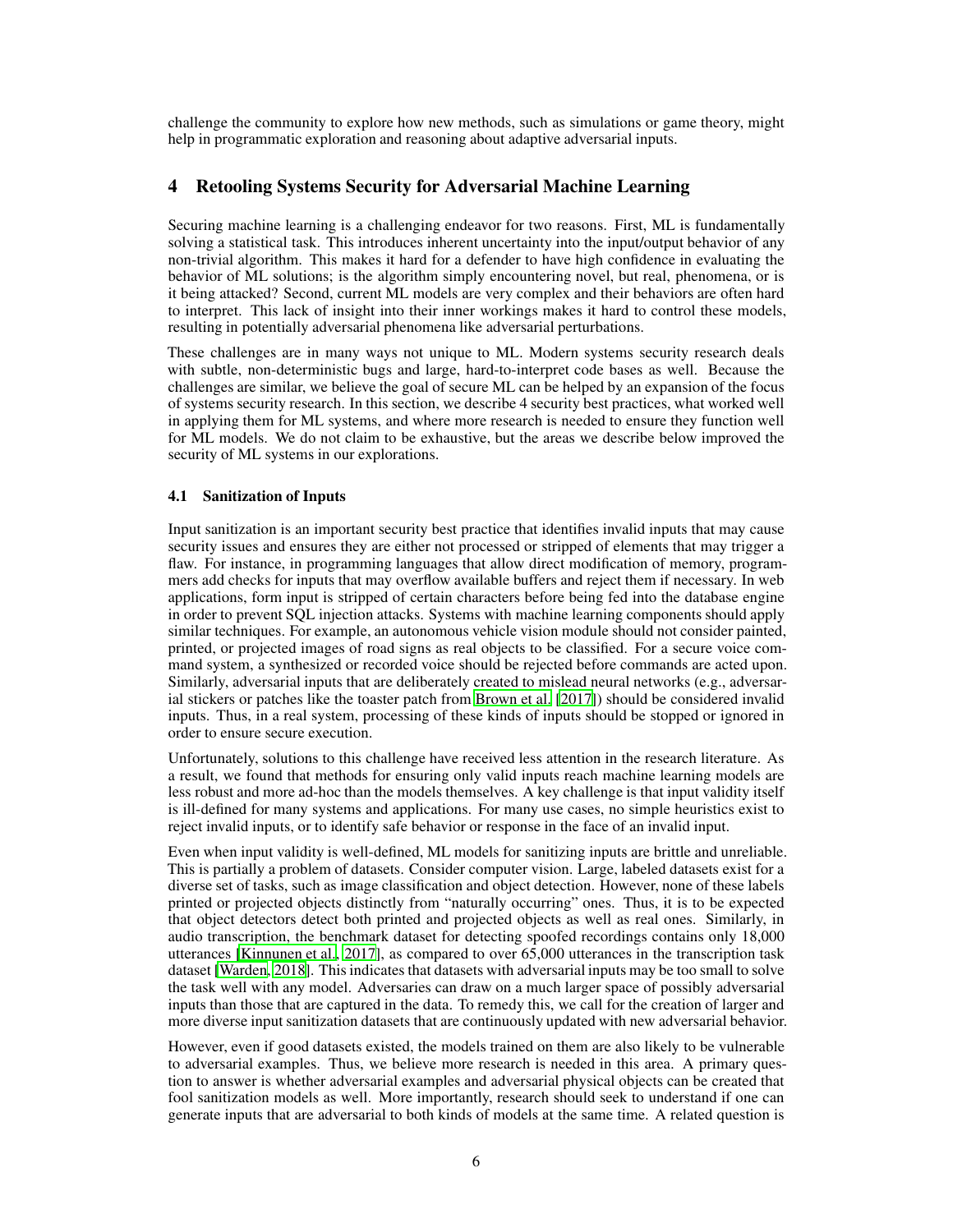whether more models working together increases the adversary's work factor. Finally, an alternative approach to input sanitization is anomaly detection and outlier rejection. It is currently unknown which approach is likely to yield better, more generalizable results and we believe research should work to address this gap of knowledge.

#### 4.2 Evaluating and Testing for Security

A well-agreed security principle is that the designers of a system should not be solely responsible for its security evaluation. Independent review serves to catch vulnerabilities that designers would have missed otherwise. There are two schools of thought on who should aid them in doing so. Regardless of the position one takes on this, systems security for ML needs better solutions for both.

On the one hand, many security experts believe that details of the system internals should be made available publicly to allow for better scrutiny. This not only allows for more people to look at the design and implementation and look for security flaws but also forces designers to create software that is secure even if those details are known to the attacker. Since even the most well-guarded secrets leak, it is believed that this makes more secure software overall. Unfortunately, releasing a model's architecture and parameters enables strictly stronger attacks in the ML world. This is due to the fact that backpropagating through a neural network (when adversaries possess its weights and structure) remains the most efficient way to generate adversarial examples for it. Query-access methods generally take many more queries, as the gradient function needs to be approximated and cannot be analytically computed. This is also born out by our observation that designers of ML systems prefer to rely on obfuscating the design of their system. We believe more research is needed on how end-to-end ML systems should be designed so that they are secure even if the ML model and other details of it become public.

On the other hand, not all secure systems are public. Private auditing and internal testing serve to discover and remedy flaws in those cases. This is generally aided by good software engineering practices that isolate functionality and make individual components easy to interpret. However, even the smallest unit of functionality in ML systems — the model itself — is often very complex. Thus, it is difficult to reason about corner cases of isolated components and test for them explicitly. Early research has already appeared on how this can be achieved programmatically. For example, [Pei et al.](#page-10-7) [\[2017\]](#page-10-7), developed a framework for automated testing guided by "neuron coverage," a concept stemming from software code coverage. Indeed, many works have followed in this paper's footsteps. Without claiming to be exhaustive, we highlight works such as [\[Ma et al.](#page-9-16), [2018](#page-9-16), [Wang et al.](#page-10-8), [2018,](#page-10-8) [Odena and Goodfellow, 2018\]](#page-9-17) and encourage further research in this area.

## 4.3 Updates

No system is perfectly secure and vulnerabilities are often discovered well after software is first released to users. The classical recommendation to deal with this issue in systems security is to allow for continuous updating. This allows engineers to release patches as soon as a fix is available and prevents exploitable vulnerabilities from languishing in deployed software. Certainly, ML models often need updating as well. They operate on phenomena that may exhibit distributional shift. New situations may arise that the model has not seen, leading to degraded performance and raising the risk of exploits due to unanticipated behavior. In other cases, developers might learn that certain classes of inputs cause the model to fail consistently (such as projected images on the road for object detection). In those situations, it is highly desirable for engineers to release new versions of the model trained on updated data or that are otherwise more secure.

However, ML models often introduce system dependencies that make such updating difficult. We observed particularly troublesome cases in pipelined settings where the code processing the outputs of the model expects them to be distributed in specific ways. As a concrete example, systems that process stored data generated by machine learning models need to keep old versions of models running in parallel to newer ones until enough data processed by the new version has been generated. Adapting the code is also not an option until enough new data exists. This slows down the update cycle and prevents engineers from issuing "hot" patches to remedy newly discovered security issues. Therefore, exploitable security vulnerabilities in machine learning systems due to the model often persist for long periods of time.

One concrete suggestion is to decouple the classification task that the model performs from the task of securing input to it. Techniques such as adversarial training attempt to directly robustify the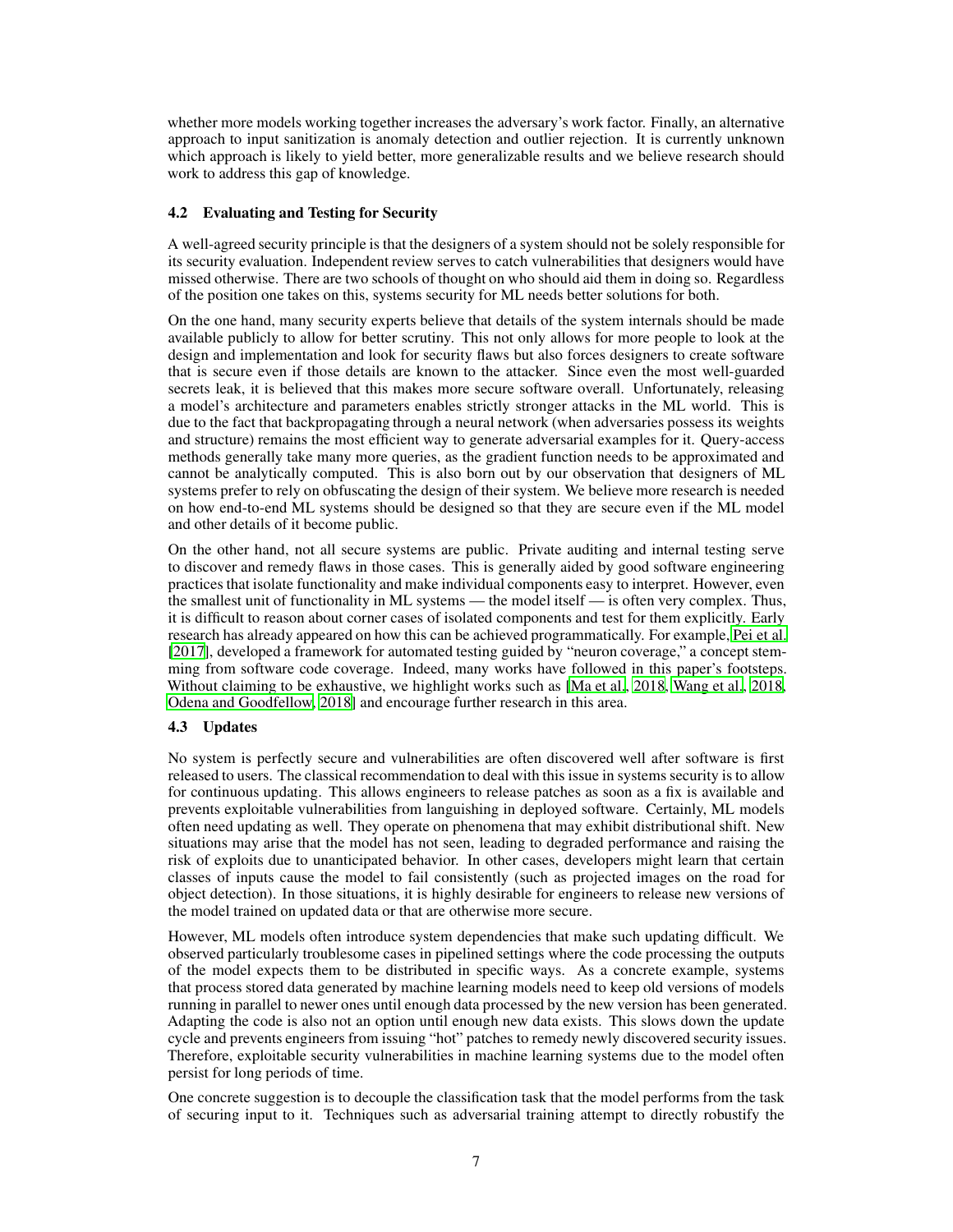classification model itself. We found that keeping the model itself unchanged, but guarding it with a set of defense algorithms is a more scalable and adaptive solution. This allows for faster deployment of "hot" patches when new attacks are found.

A more thorough discussion of these issues from the perspective of software engineering is available in [\[Sculley et al.](#page-10-4), [2014\]](#page-10-4) but we highlight the problems with updates that we observed in the security setting. We urge the research community to consider the issue of updating models so that they can output data that conforms to a standard specification. Any solutions should allow developers to release new models that are backwards compatible with previously stored outputs. However, as in all cases of backward compatibility, such research needs to balance future performance and security with conforming to the old standard.

#### 4.4 Sharing Knowledge of Vulnerabilities

Because machine learning models are needed to let systems process real-world phenomena, it is nearly impossible to predict a-priori all the ways in which the distributions for certain tasks can shift. Motivated adversaries are likely to keep discovering ways of violating the assumptions of the training set and the system more broadly. Thus, system designers should be ready to handle failure cases as they arise. That is why we propose that the community establish a common database of failure modes. If practitioners share with each other where models have failed and provide examples, then they can collaborate in covering a large search space of potential security holes. Indeed, this concept is not new; the CVE database of public security vulnerabilities in classic software (<https://cve.mitre.org>) has long served as a centralized repository of known exploits that developers can reference to secure their own code and anticipate threats.

We believe that the machine learning community can benefit from a similar database. For example, all researchers and practitioners studying object detection can submit videos where important objects are missed or where spurious objects are detected. If this database is made public and labels are provided in standardized formats, everybody applying detectors to their problem can use the data directly to fit a better function that reduces false positives and false negatives. But even the experience of observing new *classes* of failure cases can prod systems designers to remedy problems in their vision pipeline. Each practitioner can go out and collect extra data to augment their model or they could build in heuristics to better handle inputs with the newly observed failures. In either case, such a public database would help defenders by reducing the number of "unknown unknwons" that designers have to deal with in favor of "known unknowns."

# 5 Discussion and Conclusions

Machine learning introduces novel challenges to securing computer systems. Not only are models applied in statistical settings where it is hard to anticipate adversarial input, but even the most sophisticated models contain vulnerabilities that we do not know how to remedy yet. We argue that these deficiencies can be filled by learning from experiences with deployed systems using ML and carefully reasoning through how closely they follow classical security best practices. This requires two advances. On the one hand, machine learning needs to adapt to consider full systems and the real threats they are likely to face in an adaptive setting. On the other, technological solutions for applying systems security best practices in ML systems need to be developed.

In order to remedy acute threats against deployed systems, machine learning practitioners should consider these approaches:

- Threat model for adaptive adversaries who possess knowledge of your defenses.
- Consider how exploits in ML translate to exploits of the overall system and examine whether the programming logic advantages attackers in adversarial settings.
- Increase the cost of an attack by introducing multiple models that sanity-check each other.
- Introduce robust input modalities where adversarial inputs are inherently more costly.

However, these mitigations are only likely to last so long. In order to move the field of secure ML forward, we call on researchers to provide solutions to the following problems plaguing real systems: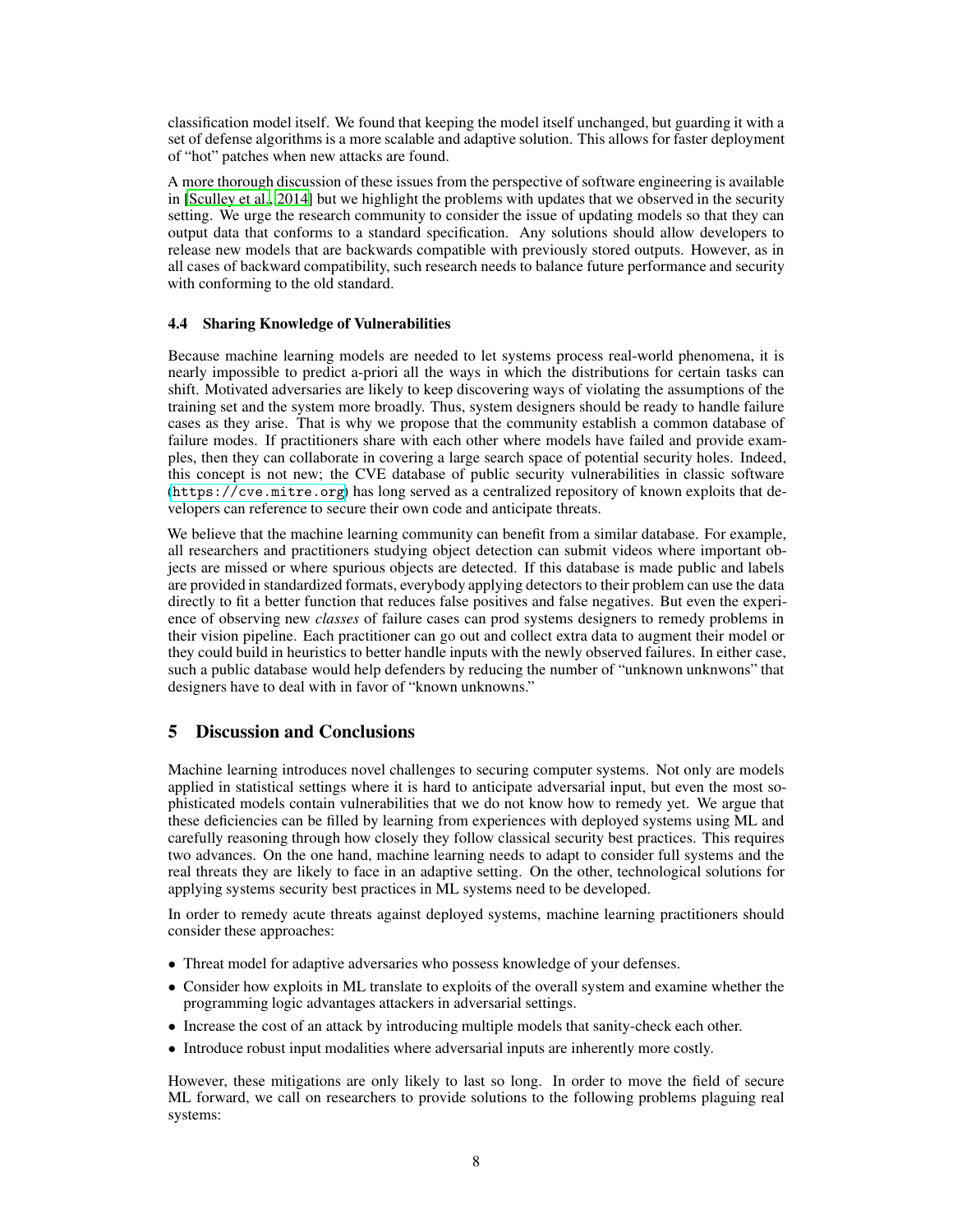- Provide mechanisms for rejecting invalid and outright adversarial inputs so that machine learning models do not process those and enable exploits.
- Develop methods to easily examine machine learning models for security pitfalls in testing.
- Propose models that can safely be released publicly and do not increase the adversary's capabilities at a disproportionate cost to the benefit from open access
- Study update mechanisms that preserve "good" functionality and the distribution of outputs so that vulnerable machine learning models can be quickly updated.
- Compile a standardized database of common failure cases that ML practitioners can benefit from in designing their systems around known vulnerabilities.

We are optimistic that these changes can allow us to make better and more reliable use of the impressive functionality enabled by machine learning today.

#### Broader Impact

The work presented here is intended to benefit designers of ML systems, researchers who study issues around security and AI, and – ultimately – end users who should benefit from more secure and reliable software. Unfortunately, ML is not strictly used for "good" and where these principles might aid in securing systems with benign functionality, they might also make it hard to develop defenses against malign ML systems (such as face recognition for illegitimate surveillance) if they are robustified in these ways. However, we believe that increasing the security of software is a goal in and of itself and will ultimately have many more benefits than harms. We do not believe that issues of bias in datasets apply, as we do not use any datasets in this work.

#### Acknowledgments and Disclosure of Funding

We thank Ofir Press, Ludwig Schmidt, Pascal Sturmfels, and Jacob Steinhardt, for helpful discussions and their thoughtful feedback on this paper. This research was supported in part by the University of Washington Tech Policy Lab, which receives support from: the William and Flora Hewlett Foundation, the John D. and Catherine T. MacArthur Foundation, Microsoft, the Pierre and Pamela Omidyar Fund at the Silicon Valley Community Foundation.

## References

- <span id="page-8-0"></span>Anish Athalye, Logan Engstrom, Andrew Ilyas, and Kevin Kwok. Synthesizing robust adversarial examples. *arXiv preprint arXiv:1707.07397*, 2017.
- <span id="page-8-5"></span>Anish Athalye, Nicholas Carlini, and David Wagner. Obfuscated gradients give a false sense of security: Circumventing defenses to adversarial examples. *arXiv preprint arXiv:1802.00420*, 2018.
- <span id="page-8-2"></span>Marco Barreno, Blaine Nelson, Anthony D Joseph, and J Doug Tygar. The security of machine learning. *Machine Learning*, 81(2):121–148, 2010.
- <span id="page-8-6"></span>T. B. Brown, N. Carlini, C. Zhang, C. Olsson, P. Christiano, and I. Goodfellow. Unrestricted adversarial examples. *arXiv preprint arXiv:1809.08352*, 2018.
- <span id="page-8-3"></span>Tom B Brown, Dandelion Mané, Aurko Roy, Martín Abadi, and Justin Gilmer. Adversarial patch. *arXiv preprint arXiv:1712.09665*, 2017.
- <span id="page-8-1"></span>Yulong Cao, Chaowei Xiao, Benjamin Cyr, Yimeng Zhou, Won Park, Sara Rampazzi, Qi Alfred Chen, Kevin Fu, and Z Morley Mao. Adversarial sensor attack on lidar-based perception in autonomous driving. In *Proceedings of the 2019 ACM SIGSAC Conference on Computer and Communications Security*, pages 2267–2281, 2019.
- <span id="page-8-4"></span>Nicholas Carlini and David Wagner. Adversarial examples are not easily detected: Bypassing ten detection methods. In *Proceedings of the 10th ACM Workshop on Artificial Intelligence and Security*, pages 3–14, 2017a.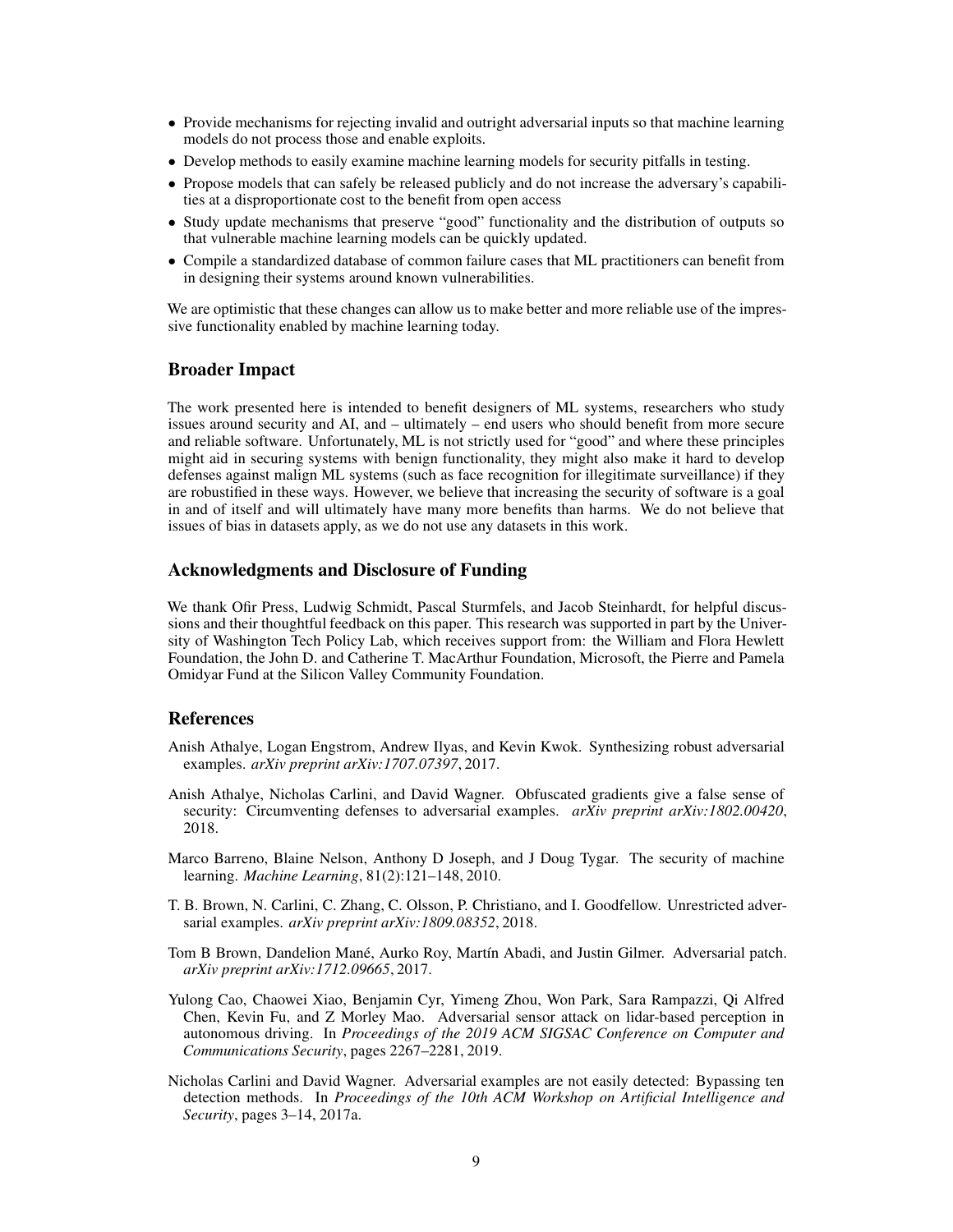- <span id="page-9-5"></span>Nicholas Carlini and David Wagner. Towards evaluating the robustness of neural networks. In *2017 ieee symposium on security and privacy (sp)*, pages 39–57. IEEE, 2017b.
- <span id="page-9-8"></span>Nicholas Carlini and David Wagner. Audio adversarial examples: Targeted attacks on speech-to-text. In *2018 IEEE Security and Privacy Workshops (SPW)*, pages 1–7. IEEE, 2018.
- <span id="page-9-12"></span>Steven Chen, Nicholas Carlini, and David Wagner. Stateful detection of black-box adversarial attacks. *arXiv preprint arXiv:1907.05587*, 2019.
- <span id="page-9-2"></span>Nilesh Dalvi, Pedro Domingos, Sumit Sanghai, and Deepak Verma. Adversarial classification. In *Proceedings of the tenth ACM SIGKDD international conference on Knowledge discovery and data mining*, pages 99–108, 2004.
- <span id="page-9-0"></span>Kevin Eykholt, Ivan Evtimov, Earlence Fernandes, Bo Li, Amir Rahmati, Chaowei Xiao, Atul Prakash, Tadayoshi Kohno, and Dawn Song. Robust physical-world attacks on deep learning visual classification. In *Proceedings of the IEEE Conference on Computer Vision and Pattern Recognition*, pages 1625–1634, 2018.
- <span id="page-9-1"></span>Justin Gilmer, Ryan P Adams, Ian Goodfellow, David Andersen, and George E Dahl. Motivating the rules of the game for adversarial example research. *arXiv preprint arXiv:1807.06732*, 2018.
- <span id="page-9-9"></span>Adam Gleave, Michael Dennis, Neel Kant, Cody Wild, Sergey Levine, and Stuart Russell. Adversarial policies: Attacking deep reinforcement learning. *arXiv preprint arXiv:1905.10615*, 2019.
- <span id="page-9-15"></span>Tomi Kinnunen, Md Sahidullah, Héctor Delgado, Massimiliano Todisco, Nicholas Evans, Junichi Yamagishi, and Kong Aik Lee. The asvspoof 2017 challenge: Assessing the limits of replay spoofing attack detection. 2017.
- <span id="page-9-14"></span>Alexey Kurakin, Ian Goodfellow, Samy Bengio, Yinpeng Dong, Fangzhou Liao, Ming Liang, Tianyu Pang, Jun Zhu, Xiaolin Hu, Cihang Xie, et al. Adversarial attacks and defences competition. In *The NIPS'17 Competition: Building Intelligent Systems*, pages 195–231. Springer, 2018.
- <span id="page-9-7"></span>Mathias Lecuyer, Vaggelis Atlidakis, Roxana Geambasu, Daniel Hsu, and Suman Jana. Certified robustness to adversarial examples with differential privacy. In *2019 IEEE Symposium on Security and Privacy (SP)*, pages 656–672. IEEE, 2019.
- <span id="page-9-3"></span>Daniel Lowd and Christopher Meek. Adversarial learning. In *Proceedings of the eleventh ACM SIGKDD international conference on Knowledge discovery in data mining*, pages 641–647, 2005a.
- <span id="page-9-4"></span>Daniel Lowd and Christopher Meek. Good word attacks on statistical spam filters. In *CEAS*, volume 2005, 2005b.
- <span id="page-9-16"></span>Lei Ma, Felix Juefei-Xu, Fuyuan Zhang, Jiyuan Sun, Minhui Xue, Bo Li, Chunyang Chen, Ting Su, Li Li, Yang Liu, et al. Deepgauge: Multi-granularity testing criteria for deep learning systems. In *Proceedings of the 33rd ACM/IEEE International Conference on Automated Software Engineering*, pages 120–131, 2018.
- <span id="page-9-6"></span>Aleksander Madry, Aleksandar Makelov, Ludwig Schmidt, Dimitris Tsipras, and Adrian Vladu. Towards deep learning models resistant to adversarial attacks. *arXiv preprint arXiv:1706.06083*, 2017.
- <span id="page-9-13"></span>Dudi Nassi, Raz Ben-Netanel, Yuval Elovici, and Ben Nassi. Mobilbye: Attacking adas with camera spoofing. *arXiv preprint arXiv:1906.09765*, 2019.
- <span id="page-9-17"></span>Augustus Odena and Ian Goodfellow. Tensorfuzz: Debugging neural networks with coverageguided fuzzing. *arXiv preprint arXiv:1807.10875*, 2018.
- <span id="page-9-11"></span>Nicolas Papernot. A marauder's map of security and privacy in machine learning. *arXiv preprint arXiv:1811.01134*, 2018.
- <span id="page-9-10"></span>Nicolas Papernot, Patrick McDaniel, Arunesh Sinha, and Michael P Wellman. Sok: Security and privacy in machine learning. In *2018 IEEE European Symposium on Security and Privacy (EuroS&P)*, pages 399–414. IEEE, 2018.